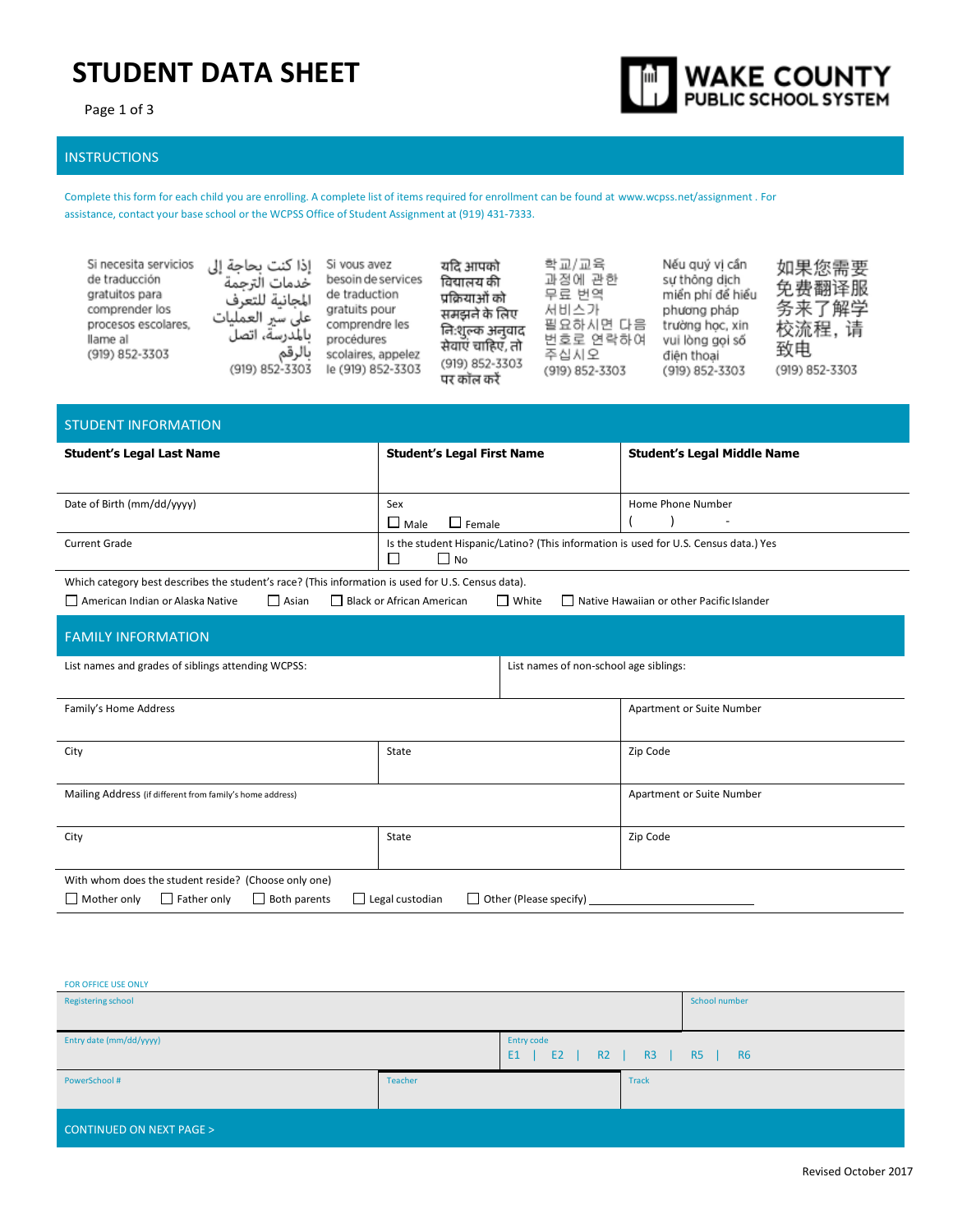## **STUDENT DATA SHEET**

Page 2 of 3



### CONTACT INFORMATION

#### Include names of parents or other legal custodians below.

| 1. First Name                                                                                            |       |                                                    | <b>Last Name</b>                                                            |                                                          |
|----------------------------------------------------------------------------------------------------------|-------|----------------------------------------------------|-----------------------------------------------------------------------------|----------------------------------------------------------|
| Email                                                                                                    |       |                                                    | Relationship                                                                | $\Box$ Mother $\Box$ Father $\Box$ Legal Custodian       |
| Home Phone                                                                                               |       | Day Phone                                          |                                                                             | Cell Phone<br>$\sim$                                     |
| Address                                                                                                  |       |                                                    |                                                                             | Apartment or Suite Number                                |
| City                                                                                                     | State |                                                    | Zip Code                                                                    | Place of Employment                                      |
| 2. First Name                                                                                            |       |                                                    | <b>Last Name</b>                                                            |                                                          |
| Email                                                                                                    |       |                                                    | Relationship<br>$\square$ Mother $\square$ Father $\square$ Legal Custodian |                                                          |
| Home Phone<br>$\left( \right)$<br>$\overline{\phantom{a}}$                                               |       | Day Phone<br>$\lambda$<br>$\overline{\phantom{a}}$ |                                                                             | Cell Phone<br>$\rightarrow$<br>$\blacksquare$            |
| Address                                                                                                  |       |                                                    |                                                                             | Apartment or Suite Number                                |
| City                                                                                                     | State |                                                    | Zip Code                                                                    | Place of Employment                                      |
| 3. First Name                                                                                            |       |                                                    | <b>Last Name</b>                                                            |                                                          |
| Email                                                                                                    |       |                                                    | Relationship                                                                | $\Box$ Mother $\Box$ Father $\Box$ Legal Custodian       |
| Home Phone<br>(                                                                                          |       | Day Phone                                          |                                                                             | Cell Phone<br>$( )$ ) -                                  |
| Address                                                                                                  |       |                                                    |                                                                             | Apartment or Suite Number                                |
| City                                                                                                     | State |                                                    | Zip Code                                                                    | Place of Employment                                      |
| 4. First Name                                                                                            |       |                                                    | <b>Last Name</b>                                                            |                                                          |
| Email                                                                                                    |       |                                                    | Relationship<br>$\square$ Mother $\square$ Father $\square$ Legal Custodian |                                                          |
| Home Phone<br>$\lambda$<br>$\sim$                                                                        |       | Day Phone<br>$\lambda$<br>$\overline{\phantom{a}}$ |                                                                             | Cell Phone<br>$\overline{)}$<br>$\overline{\phantom{a}}$ |
| Address                                                                                                  |       |                                                    |                                                                             | <b>Apartment or Suite Number</b>                         |
| City                                                                                                     | State |                                                    | Zip Code                                                                    | Place of Employment                                      |
| 5. First Name                                                                                            |       |                                                    | <b>Last Name</b>                                                            |                                                          |
| Email                                                                                                    |       |                                                    | Relationship<br>$\square$ Mother $\square$ Father $\square$ Legal Custodian |                                                          |
| Day Phone<br>Home Phone<br>$\sqrt{2}$<br>$\left( \right)$<br>$\sim$ 10 $\pm$<br>$\overline{\phantom{a}}$ |       |                                                    | Cell Phone<br>$\overline{\phantom{a}}$<br>$\overline{\phantom{a}}$          |                                                          |
| Address                                                                                                  |       |                                                    |                                                                             | Apartment or Suite Number                                |
| City                                                                                                     | State |                                                    | Zip Code                                                                    | Place of Employment                                      |